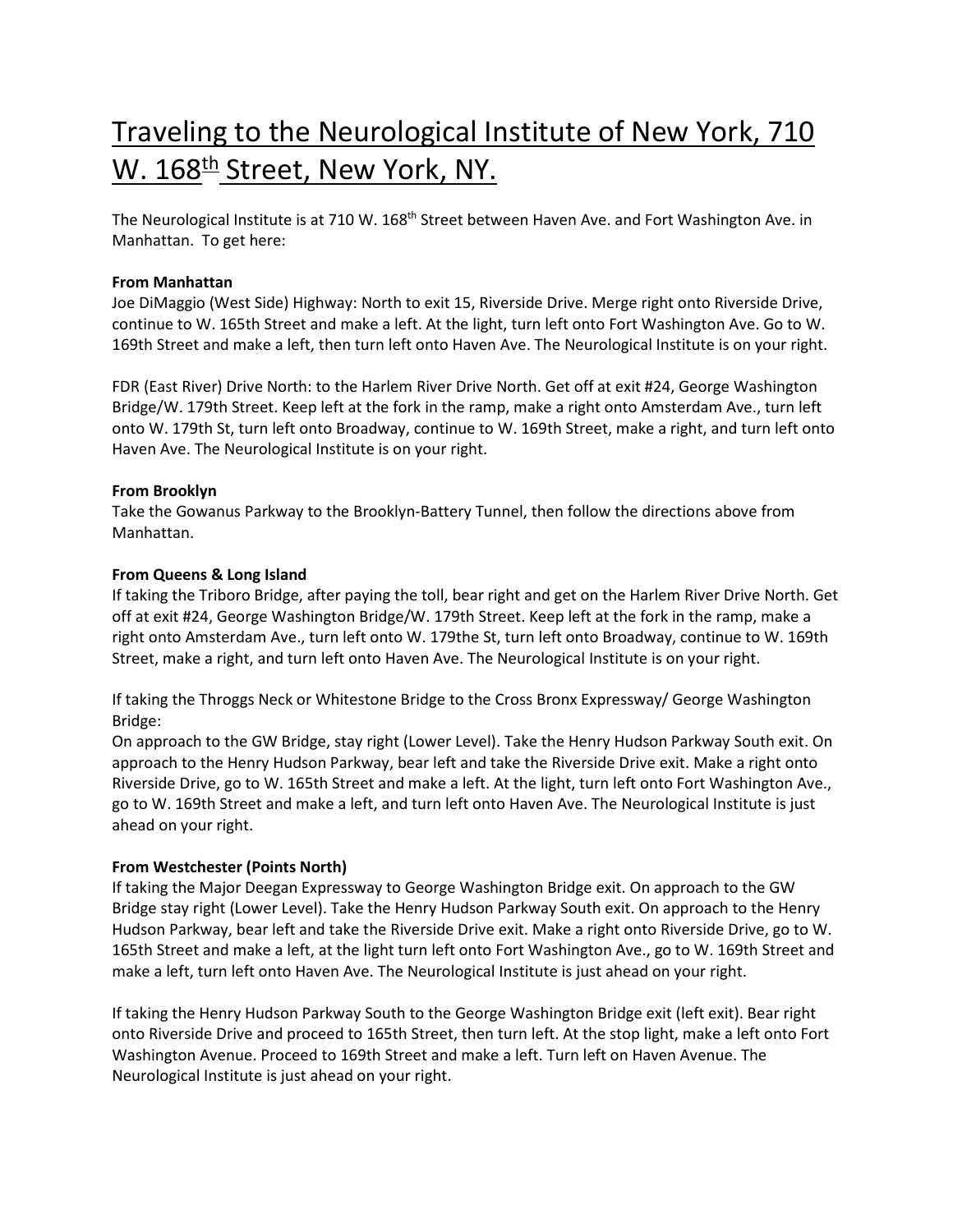## **From New Jersey (or West)**

If taking roads to the George Washington Bridge, take the upper level. Bear right to 178th Street exit, turn right onto Broadway and proceed to 169th Street, make a right, continue to Haven Avenue, and turn left. The Neurological Institute is just ahead on your right.

Alternately, use the lower level of the bridge, stay in the left hand lane, and take the Henry Hudson Parkway South exit. Remain left and follow signs to Riverside Drive. Make a right onto Riverside Drive, go to W. 165th Street and make a left. At the light, turn left onto Fort Washington Ave., go to W. 169th Street and make a left, and turn left onto Haven Ave. The Neurological Institute is just ahead on your right.

## **From Connecticut**

If coming from Western Connecticut, take 684 South to the Saw Mill River Parkway, OR 684 South to the Hutchinson Parkway OR Merritt Parkway to 287 West to the Saw Mill South OR the Cross County going West to the Saw Mill River Parkway.

If coming from Eastern Connecticut, take the Cross County Parkway to the Saw Mill River Parkway, South to the Henry Hudson Parkway, OR I-95 to the Cross Bronx, OR 287 West to the Saw Mill South, OR New York State Thruway South to the Tappan Zee Bridge, stay on 287 to the Saw Mill River Pkwy to the Henry Hudson Pkwy South to the George Washington Bridge exit. Make a right onto Riverside Drive and proceed to 165th Street, then turn left. At the stop light, turn left onto Fort Washington Avenue, continue to W. 169th Street and turn left, and turn left onto Haven Avenue. The Neurological Institute is just ahead on your right.

## **Parking Facility**

The parking garage is located on Fort Washington Avenue between 164th and 165th Streets. For information and rates call 1.212.305.2718.

NOTE: The garage is about a ten minute walk from the Neurological Institute. See below for directions to the parking facility. For an additional charge, valet parking is available at the Milstein Hospital building (Fort Washington Avenue).

# **Directions to parking facility**

On Fort Washington Avenue, cross the light at W. 165th Street. The parking facility is straight ahead on your right. If you are coming from Riverside Drive and wish to park before coming to our office, make a right from W. 165th Street onto Fort Washington Ave. The garage is on your right.

#### **Public Transportation**

Take the A, C, or 1 subway to 168th Street, or take the M2, M3, M4, M5, or M100 bus to NI. Fares are \$2.75 for both the subway and buses. Subway trains require Metrocards and can be purchased at the station booth. Buses require Metrocards or exact change. Bills are not accepted.

# **Subway**

Take 1, A, or C to 168th Street and Broadway. Walk one block west to Fort Washington Avenue. (MTA Info:<http://www.mta.info/> )

#### **Buses**